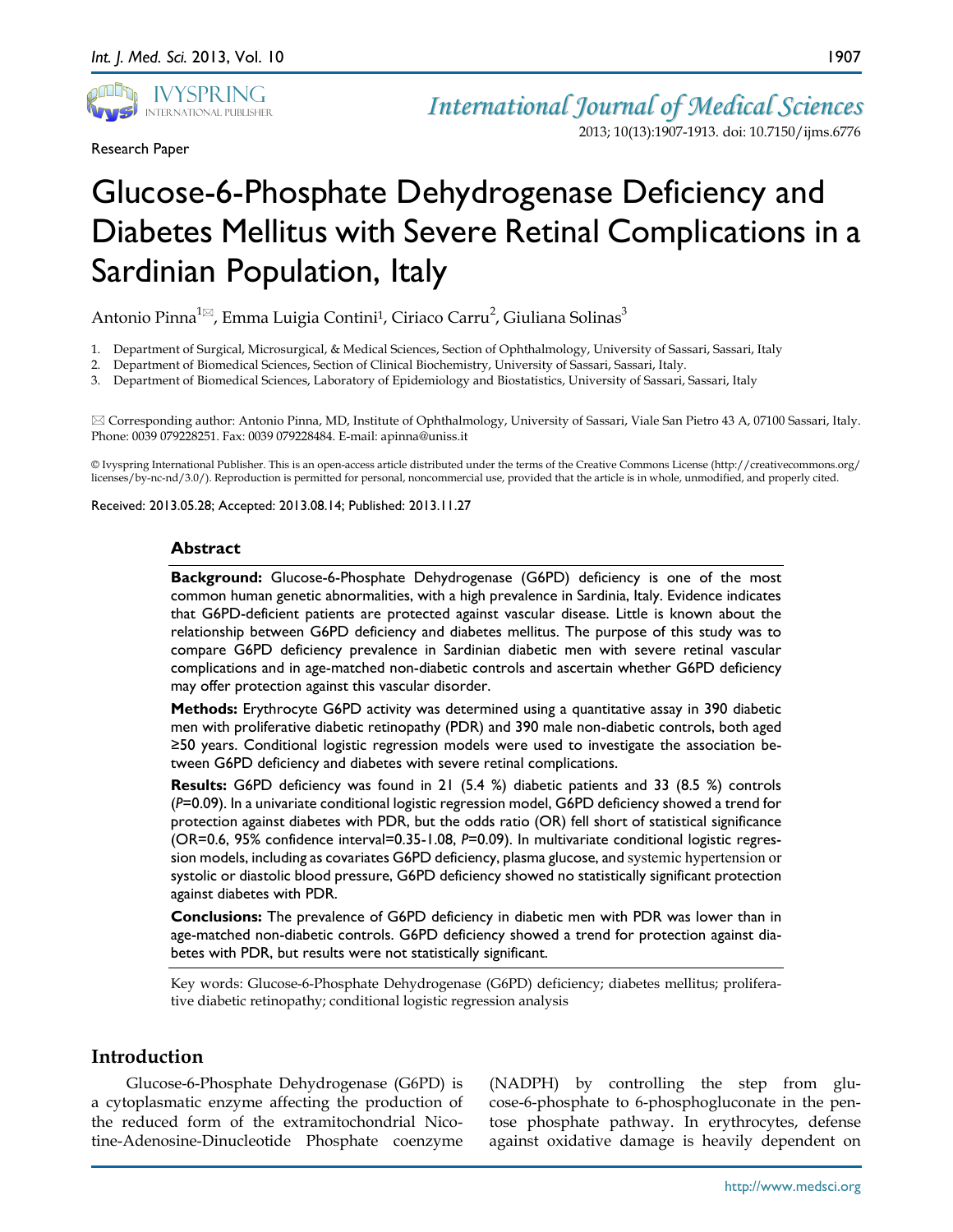G6PD activity, which is the only source of NAPDH.1 The gene encoding G6PD is located in the telomeric region of the long arm of the X chromosome (band Xq28). More than 300 alleles with point mutation in the G6PD gene sequence have been identified.2 The Gd-Mediterranean allele, associated with levels of enzyme activity undetectable with routine methods, is common among the male population in Sardinia, Italy, where the reported prevalence of G6PD deficiency is 8-15%.3-6 Hemizygous males have populations of uniformly deficient erythrocytes; conversely, heterozygous females have mosaic populations of normal and G6PD-deficient erythrocytes, due to random X chromosome inactivation. G6PD deficiency is a public health issue in Sardinia, because of the seasonal occurrence of hemolytic crises after the ingestion of broad beans (*Vicia faba*) in G6PD-deficient subjects. Other important clinical manifestations of G6PD deficiency include neonatal jaundice and drug-induced hemolysis, which may follow the ingestion of agents with oxidant properties, such as primaquine, sulphonamides, nitrofurantoin, and several anti-inflammatory agents.2 The geographic distribution of G6PD deficiency, which is very similar to the distribution of current or past malaria endemicity, suggests that G6PD deficiency confers resistance to infection with falciparum malaria.2

Diabetes mellitus is the most common endocrine disorder in industrialized countries. The definition of diabetes mellitus has recently changed considerably.7 This condition is now defined as a group of metabolic diseases characterized by hyperglycemia resulting from defects in insulin secretion and/or action. Two main forms are recognized. Type 1 diabetes, previously called insulin-dependent diabetes mellitus or juvenile-onset diabetes, is due to a deficiency in endogenous insulin secretion secondary to destruction of insulin-producing beta cells in the pancreas. Although type 1 diabetes does have a peak incidence around the time of puberty, approximately 25% of cases present after 35 years of age. Type 2 diabetes, formerly known as non-insulin-dependent or adult-onset diabetes mellitus, is characterized by insulin resistance with an insulin secretory defect leading to relative insulin deficiency. This group accounts for 90-95% of patients with diabetes and also has a strong genetic predisposition. Type 2 patients are usually, but not always, older than age 40 at presentation. Obesity is a frequent finding and, in the United States, is present in 80-90% of these patients.

The relationship between G6PD deficiency and diabetes is still matter of debate. The hypothesis that hyperglycemia can lead to a decrease of G6PD activity is supported by experimental observations.8 The reverse hypothesis - that G6PD deficiency could be a

risk factor for the occurrence of diabetes - has also been raised. In several populations, systematic screening of G6PD activity suggested an increased prevalence of G6PD deficiency in individuals with diabetes, compared with the background rate of the general population.8

Diabetic retinopathy is the leading cause of new cases of legal blindness among working-age people in developed countries. Proliferative diabetic retinopathy (PDR), the most vision-threatening form of diabetic retinopathy, has been reported to be present in approximately 50% of type 1 patients with 25 years' duration of the disease and in 25% of patients who have type 2 diabetes mellitus for 25 years or more.<sup>9,10</sup>

Evidence indicates that patients with G6PD deficiency are protected against ischemic heart and cerebrovascular disease, retinal vein occlusion (RVO), and nonarteritic anterior ischemic optic neuropathy (NAION).4,11-13 On the other hand, an increased prevalence of PDR in G6PD-deficient patients with type 1 diabetes has recently been reported in a small study, suggesting that G6PD deficiency accelerates the retinal microvascular complications of diabetes.14

The purpose of this study was to compare G6PD deficiency prevalence in Sardinian diabetic men with severe retinal vascular complications and in age-matched non-diabetic controls and ascertain whether G6PD deficiency may offer protection against this vascular disorder.

## **Methods**

The present study used a case-control design, recruiting 390 out of 420 consecutive diabetic men with severe retinal complications and 390 male age-matched non-diabetic controls between January 1994 and December 2008. Both patients and controls were aged ≥50 years and of Sardinian ancestry. Women were excluded because of the small number of homozygote subjects with complete lack of erythrocyte G6PD activity. Sample size was computed before the survey with a 95% confidence level (two-tailed test) and 82% statistical power to detect an odds ratio of 2, assuming a G6PD prevalence rate of 8.5%, as reported previously.3-6 The case-control ratio was 1:1.

The inclusion criteria for the case group were diagnosis of type 1 or type 2 diabetes mellitus with PDR, full Sardinian ancestry, and age ≥50 years. According to the Early Treatment of Diabetic Retinopathy Study (ETDRS) classification, the diagnosis of PDR was established by the detection of new vessels at the optic disk and/or elsewhere in the retina on ophthalmoscopic examination and fluorescein angiography.15,16 Plasma glucose, glycated hemoglobin  $(HbA_{1c})$ , systolic and diastolic blood pressure, and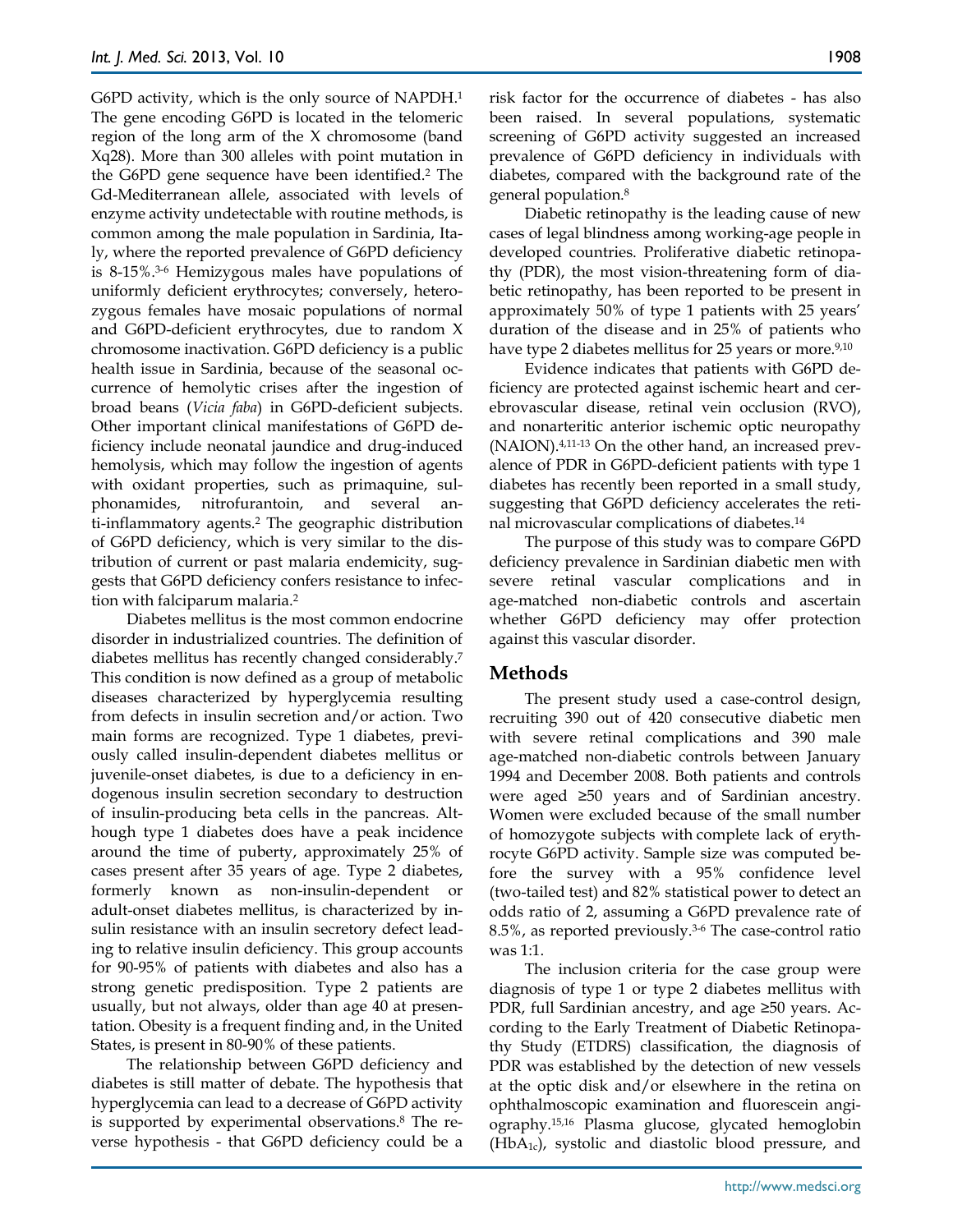medical conditions, including systemic hypertension, hypercholesterolemia, and cardio- and cerebrovascular status were recorded. All diabetic patients underwent a full ophthalmic evaluation, including best corrected visual acuity (BCVA), slit-lamp examination, applanation tonometry, fundus biomicroscopy, and fluorescein angiography. Exclusion criteria included age <50 years, any level of non-Sardinian ancestry, and evidence of any other retinal vascular disorder.

Age-matched controls were randomly selected from patients undergoing cataract surgery. Exclusion criteria included clinical/laboratory evidence of diabetes mellitus, age <50 years, any level of non-Sardinian ancestry, and previous history of retinal artery occlusion, RVO, or anterior ischemic optic neuropathy. All controls underwent standard ophthalmic evaluation, including BCVA, slit-lamp examination, applanation tonometry, and fundus examination. Plasma glucose, systolic and diastolic blood pressure, and medical conditions were also recorded. Controls were recruited concurrently during the patients' recruitment period.

Subjects were classified as diabetic if they were under treatment for type 1 or type 2 diabetes or if they had a fasting plasma glucose level of ≥126 mg/dL and/or a plasma glucose level of ≥200 mg/dL 2 hours after a 75-g oral glucose load in a glucose tolerance test (as defined by the WHO). Subjects were considered to have hypertension if they were receiving treatment with anti-hypertension drugs or if their blood pressure was >140 mm Hg systolic or >90 mm Hg diastolic (as defined by the WHO/International Society of Hypertension). Hypercholesterolemia was defined by a fasting plasma cholesterol level of ≥220 mg/dL or the intake of lipid-lowering drugs.

Institutional ethics review board approval was obtained and the study was conducted in full accord with the tenets of the Declaration of Helsinki. Each participant received detailed information and provided informed consent before inclusion.

Seven percent of the cases and 5% of the controls who were eligible for the study declined to participate. The major reason was "not interested."

Red blood cell G6PD activity was determined using a quantitative assay (G6PD/6PGD, Biomedic snc, Sassari, Italy) as described previously.6,11,12 Quantitative testing for G6PD deficiency is routinely performed in all patients admitted to our hospital.

Categorical values were compared by Chi-square test. The differences between cases and controls for quantitative variables were analyzed by Student's *t* test. Univariate conditional logistic regression models were first used to investigate the association between diabetes with PDR and some variables, including G6PD deficiency, plasma glucose, systolic or diastolic blood pressure and systemic hypertension. Multivariate conditional logistic regression analysis, including as covariates plasma glucose and systemic hypertension or systolic or diastolic blood pressure, were used to determine the significance of the association between G6PD deficiency and diabetes with PDR.17 Odds ratios (ORs) and 95% confidence intervals (CIs) were calculated. *P* values <0.05 were considered to be statistically significant. Statistical analysis was performed with commercial software (STATA ver. 9.0; StataCorp, College Station, TX).

## **Results**

The study group consisted of 390 patients (mean age: 63.6±7.3 years), all with bilateral PDR; 58 (14.9%) had type 1 diabetes and 332 (85.1%) had type 2 diabetes. Diabetes duration was ≥15 years in all patients. Mean visual acuity was 0.42±0.35 (range: 0-1) in the right eye and 0.41±0.35 (range: 0-1) in the left eye. The right and left eyes had almost identical mean intraocular pressure values (15.7±5.3 mm Hg and 15.2±4.1 mm Hg). Neovascular glaucoma was found in 17 (4.4%) patients; in two, this condition was bilateral. Two patients were aphakic and 103 (26.4%) had a posterior chamber intraocular lens; of these, 57 had bilateral pseudophakia. Vitreous hemorrhage was observed in 96 (24.6%) patients, of whom 30 had bilateral involvement. Overall, vitreous hemorrhage was seen in 67 right eyes and 59 left ones.

The patients' and controls' systemic characteristics are reported in Table 1. Diabetic patients had a significantly higher frequency of systemic hypertension and significantly higher levels of systolic and diastolic blood pressure and plasma glucose than the control subjects. Hypercholesterolemia was disclosed in 27.9% of patients with PDR. Unfortunately, data about hypercholesterolemia in the control population were incomplete; consequently, it was not possible to include this risk factor in the statistical analysis. Mean HbA1c in diabetic patients with PDR was 7.9±1.1%**,** a result indicating poor glycemic control.

G6PD deficiency was found in 21 (5.4%) out of 390 diabetic patients; of these, 3 (5.2%) had type 1 diabetes and 18 (5.4%) had type 2 diabetes. On the other hand, G6PD deficiency was found in 33 (8.5%) out of 390 controls, a prevalence rate within the range observed in the Sardinian male population.3-6 All G6PD-deficient men had undetectable levels of red blood cell enzyme activity (total deficiency). The data indicated a higher prevalence of G6PD deficiency in controls compared to diabetic patients with PDR, but it was not significant at the 0.05 significance level (*P* = 0.09). None of the patients with G6PD deficiency had shown clinical manifestations of favism or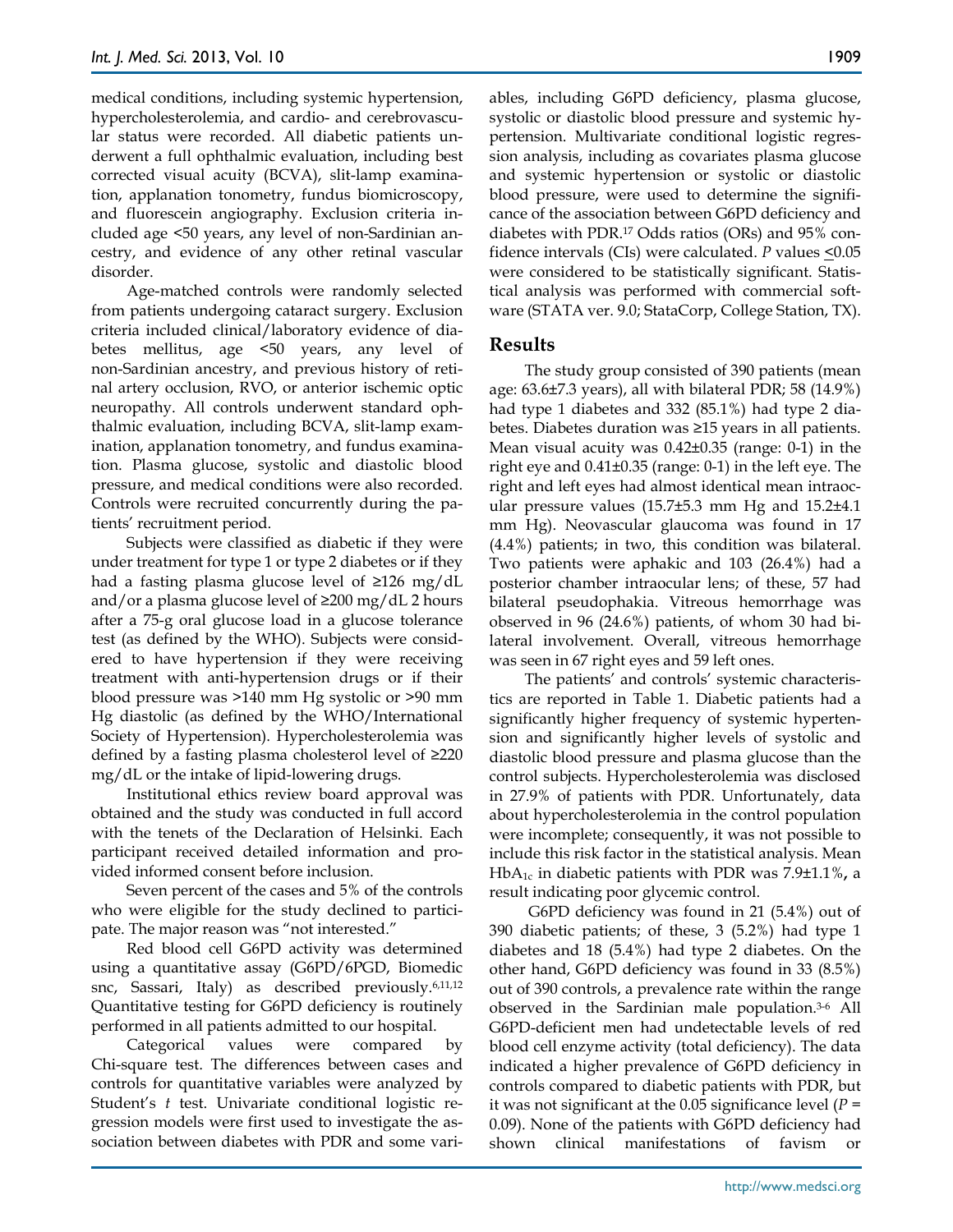drug-induced hemolysis in the two years before their enrolment in this study.

In a univariate conditional logistic regression model, G6PD deficiency showed a trend for protection against diabetes with PDR, but the OR was not statistically significant (OR =  $0.62$ ,  $95\%$  CI =  $0.35-1.08$ ,  $P = 0.09$ .

Multivariate conditional logistic regression results are reported in Tables 2-4. In these models, including as covariates G6PD deficiency, plasma glucose levels, and systemic hypertension or systolic or diastolic blood pressure values, G6PD deficiency showed a trend for protection against diabetes with PDR, but the ORs were not statistically significant. Conversely, elevated plasma glucose, systemic hypertension, and increased diastolic blood pressure were significantly associated with increased risk for diabetes with PDR.

|  | Table 1. Systemic characteristics of diabetic patients with pro- |  |  |
|--|------------------------------------------------------------------|--|--|
|  | liferative diabetic retinopathy (PDR) and control subjects.      |  |  |

|                                                        | <b>Diabetic</b>         | Controls      | P                     |  |
|--------------------------------------------------------|-------------------------|---------------|-----------------------|--|
|                                                        | patients<br>$(n = 390)$ | $(n = 390)$   | Cases vs.<br>Controls |  |
| Age, years (mean) $\pm$ SD                             | $63.6{\pm}7.3$          | $64.1 + 6.9$  | 0.28                  |  |
| Plasma glucose, mg/dL (mean) $157.8\pm3.6$<br>$\pm$ SD |                         | $98.3 + 0.7$  | < 0.0001              |  |
| Systolic blood pressure, mm<br>$Hg$ (mean) $\pm$ SD    | $139.9 + 1.0$           | $133.7 + 0.9$ | < 0.0001              |  |
| Diastolic blood pressure, mm<br>$Hg$ (mean) $\pm$ SD   | $81.3 + 0.5$            | $78.3 + 0.5$  | < 0.0001              |  |
| G6PD deficiency, $n$ (%)                               | 21(5.4)                 | 33(8.5)       | 0.09                  |  |
| Systemic hypertension, $n \binom{0}{0}$                | 313 (80.3)              | 150 (38.5)    | < 0.001               |  |
| Hypercholesterolemia, n $(\%)$                         | 109 (27.9)              | ---           |                       |  |
| $HbA_{1c}$ (%)                                         | $7.9 + 1.1$             |               |                       |  |

**Table 2.** Multivariate conditional logistic regression analysis (including G6PD deficiency, systemic hypertension, and plasma glucose), showing odds ratios for diabetes with proliferative diabetic retinopathy (PDR; n = 390). Number of controls: 390.

|                           |                   | <b>PDR</b>     |          |
|---------------------------|-------------------|----------------|----------|
| Factor                    | <b>Odds Ratio</b> | 95% Confidence | P value  |
|                           |                   | Interval       |          |
| G6PD deficiency           | 0.63              | $0.26 - 1.57$  | 0.32     |
| (yes/no)                  |                   |                |          |
| Systemic hypertension 6.3 |                   | 3.75-10.62     | < 0.0001 |
| (yes/no)                  |                   |                |          |
| Plasma glucose            | 1.03              | 1.03-1.04      | < 0.0001 |
| (mg/dl)                   |                   |                |          |

|                  |      | PDR                       |          |
|------------------|------|---------------------------|----------|
| Factor           |      | Odds Ratio 95% Confidence | P value  |
|                  |      | Interval                  |          |
| G6PD deficiency  | 0.85 | 0.39-1.84                 | 0.68     |
| (yes/no)         |      |                           |          |
| Systolic blood   | 1.01 | $0.99 - 1.02$             | 0.11     |
| pressure (mm Hg) |      |                           |          |
| Plasma glucose   | 1.03 | 1.03-1.04                 | < 0.0001 |
| (mg/dl)          |      |                           |          |

**Table 4.** Multivariate conditional logistic regression analysis (including G6PD deficiency, diastolic blood pressure, and plasma glucose), showing odds ratios for diabetes with proliferative diabetic retinopathy (PDR; n = 390). Number of controls: 390.

|                                     |      | PDR                                           |          |
|-------------------------------------|------|-----------------------------------------------|----------|
| Factor                              |      | Odds Ratio 95% Confidence P value<br>Interval |          |
| G6PD deficiency<br>(yes/no)         | 0.87 | $0.40 - 1.88$                                 | 0.72     |
| Diastolic blood<br>pressure (mm Hg) | 1.02 | $0.99 - 1.04$                                 | 0.05     |
| Plasma glucose<br>(mg/dl)           | 1.03 | 1.03-1.04                                     | < 0.0001 |

## **Discussion**

The most common enzyme deficiency in humans, G6PD deficiency affects an estimated 400 million people worldwide.2 This disorder is found mainly in the tropical and sub-tropical regions of the world, with the highest rates, usually 5-30%, in Africa, Asia, the Middle East, the Mediterranean, and Papua New Guinea.18,19 In the U.S., black males are commonly affected, with a prevalence rate of 10%.19 Sardinia is one of the areas with the highest prevalence, with rates ranging from 8% to 15%.<sup>3-6</sup> Former studies have suggested that the geographic distribution of G6PD deficiency, which is highly correlated with the distribution of current or past malaria endemicity, is the result of a balanced polymorphism conferring resistance to infection with falciparum malaria.2

A frequent cause of blindness in the U.S., diabetic retinopathy is the leading cause in patients aged 20-64 years. The exact pathogenic mechanism of diabetic microvascular disease is unknown. Exposure to hyperglycemia over an extended period is believed to result in biochemical and physiological changes that ultimately cause endothelial damage. Specific retinal capillary changes include basement membrane thickening and selective loss of pericytes, which favor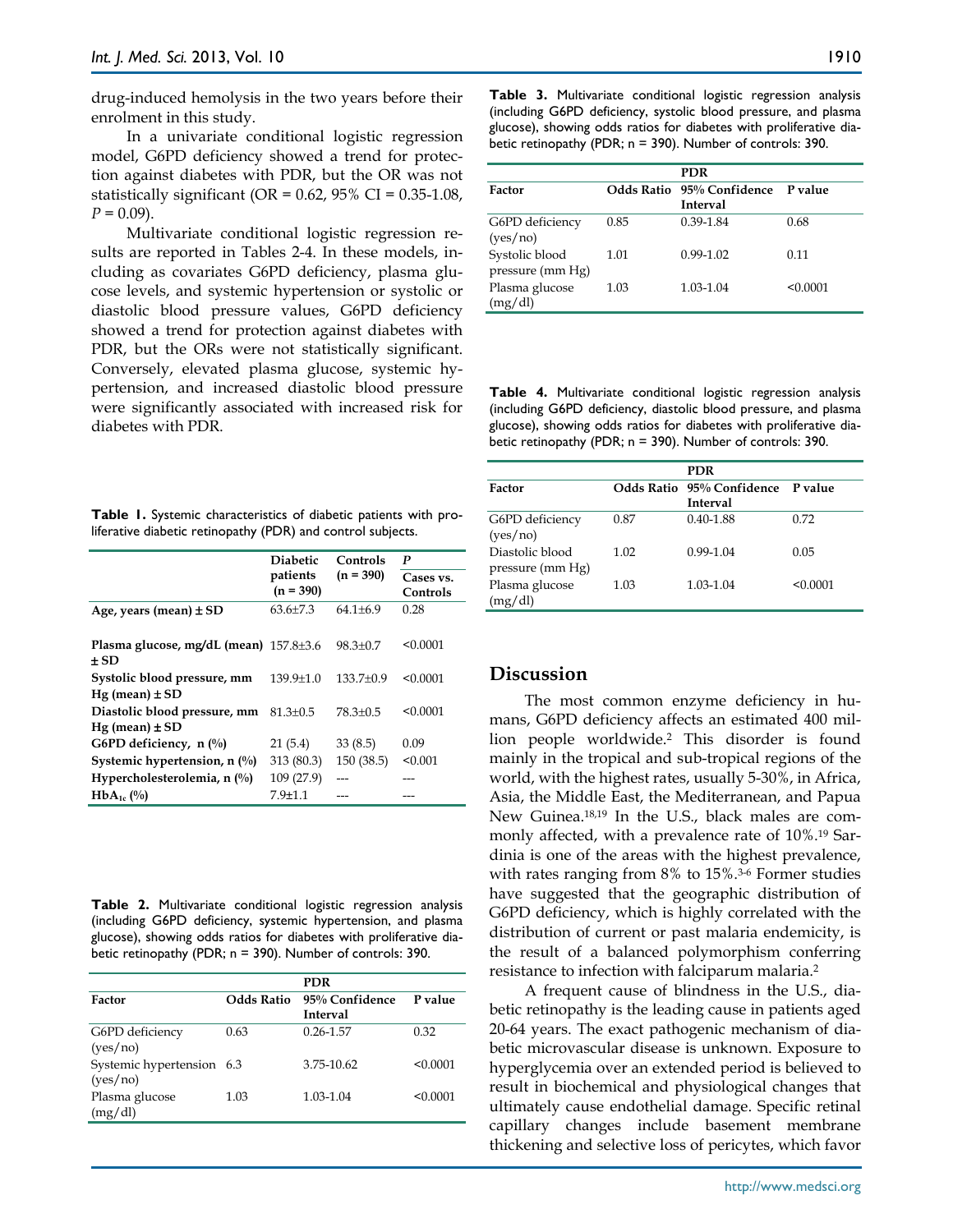capillary occlusion and retinal nonperfusion, as well as decompensation of the endothelial barrier function, which allows serum leakage and retinal edema to occur. A large number of hematologic and biochemical abnormalities have been associated with the prevalence and severity of diabetic retinopathy, such as increased erythrocyte aggregation, increased platelet adhesiveness, defective fibrinolysis, abnormal serum lipids, abnormalities in serum and whole blood viscosity, abnormal levels of growth hormone, and upregulation of vascular endothelial growth factor (VEGF).20

There is general agreement that the severity of hyperglycemia is the key alterable risk factor associated with the development and progression of diabetic retinopathy.21-23 Furthermore, intensive management of systemic hypertension has been demonstrated to slow diabetic retinopathy progression.<sup>24,25</sup> In our study, diabetic patients with PDR had a significantly higher frequency of systemic hypertension and significantly higher values of systolic and diastolic blood pressure and plasma glucose than the control subjects. Likewise, multivariate conditional logistic regression analysis showed that hyperglycemia, systemic hypertension, and elevated diastolic blood pressure were significantly associated with an increased risk of diabetes with severe retinal vascular complications. Our results are consistent with earlier studies, confirming that elevated levels of plasma glucose and systemic hypertension, especially diastolic hypertension, are important risk factors for PDR.21-24

The role of G6PD deficiency in the pathogenesis of diabetic vascular disease is far from clear. Former research showed no association between diabetes mellitus and G6PD deficiency.<sup>26</sup> Theoretically, this genetic abnormality should represent a disadvantage, since NADPH is necessary to regenerate reduced glutathione and decreased NADPH production may facilitate oxidative stress.1 Furthermore, G6PD deficiency might worsen diabetic vascular disease by increasing endothelial dysfunction, as the decreased supply of G6PD-derived NADPH, a cofactor for endothelial nitric oxide (NO) synthase, may reduce the synthesis of NO, a potent vasodilator with antiatherogenic effects.27,28 On the other hand, experimental and clinical evidence indicates that G6PD deficiency may attenuate the process leading to diabetic microangiopathy. Indeed, the decreased supply of NADPH may damp the activity of aldose reductase in the first step of the polyol pathway, thus limiting the contribution of the excess of polyols to the pathogenesis of diabetic vascular damage.29 Furthermore, the decreased production of NADPH might paradoxically protect against oxidative stress, as suggested by a

recent study associating elevated G6PD activity and elevated NDAPH levels with endothelial and vascular dysfunction in diabetic patients.30 Indeed, G6PD-derived NADPH, a cofactor for NADPH oxidase, enhances superoxide anion generation and elevates oxidative stress.30 G6PD deficiency might also offer protection against diabetic microangiopathy because of the decreased cholesterol synthesis.5

In a recently published paper, Cappai et al.14 investigated the prevalence of PDR in patients with type 1 diabetes of duration ≥15 years, who were G6PD-deficient ( $n = 19$ ) or -sufficient ( $n = 35$ ). They found an increased prevalence of PDR in G6PD-deficient patients, suggesting that G6PD deficiency is a risk factor for PDR, because it accelerates the retinal microvascular complications of diabetes.

In our large study, we found that the prevalence of G6PD deficiency in diabetic men with PDR was lower than expected. Indeed, there was a higher prevalence of G6PD deficiency in non-diabetic controls, compared to diabetics with PDR. In a univariate conditional logistic regression model, G6PD deficiency showed a trend for protection against diabetes with PDR  $(P = 0.09)$ . However, in multivariate conditional logistic regression models, including as covariates G6PD deficiency, plasma glucose levels, and systemic hypertension or systolic or diastolic blood pressure, results showed that G6PD deficiency does not confer any significant protection against diabetes with PDR. Overall, if it is true that our results failed to demonstrate that G6PD deficiency may offer protection against diabetes with PDR, it is also true that we found no evidence that it may be a risk factor for this condition.

Recent studies have suggested that G6PD-deficient patients are protected against ischemic heart and cerebrovascular disease, RVO, and NAION.4,11-13 Unlike in RVO and NAION, G6PD deficiency seems not to confer protection against the severe retinal vascular complications of diabetes. This discrepancy might be explained by the different pathogenic mechanisms underlying these different retinal vascular disorders. On the one hand, in PDR, retinal endothelial damage is largely due to long-lasting hyperglycemia;20 on the other hand, in RVO and NAION, atherosclerosis is believed to play a key role in the pathogenesis of the vascular damage.11,12 Actually, in former studies, we found hypercholesterolemia in 35.7% and 34.3% of patients with RVO and NAION, respectively; $11,12$  conversely, in the present survey, hypercholesterolemia was disclosed in only 27.9% of diabetic patients with PDR.

Hypercholesterolemia, a well-known risk factor for cardiovascular disease, damages small blood vessels by impairing endothelial vasodilator function,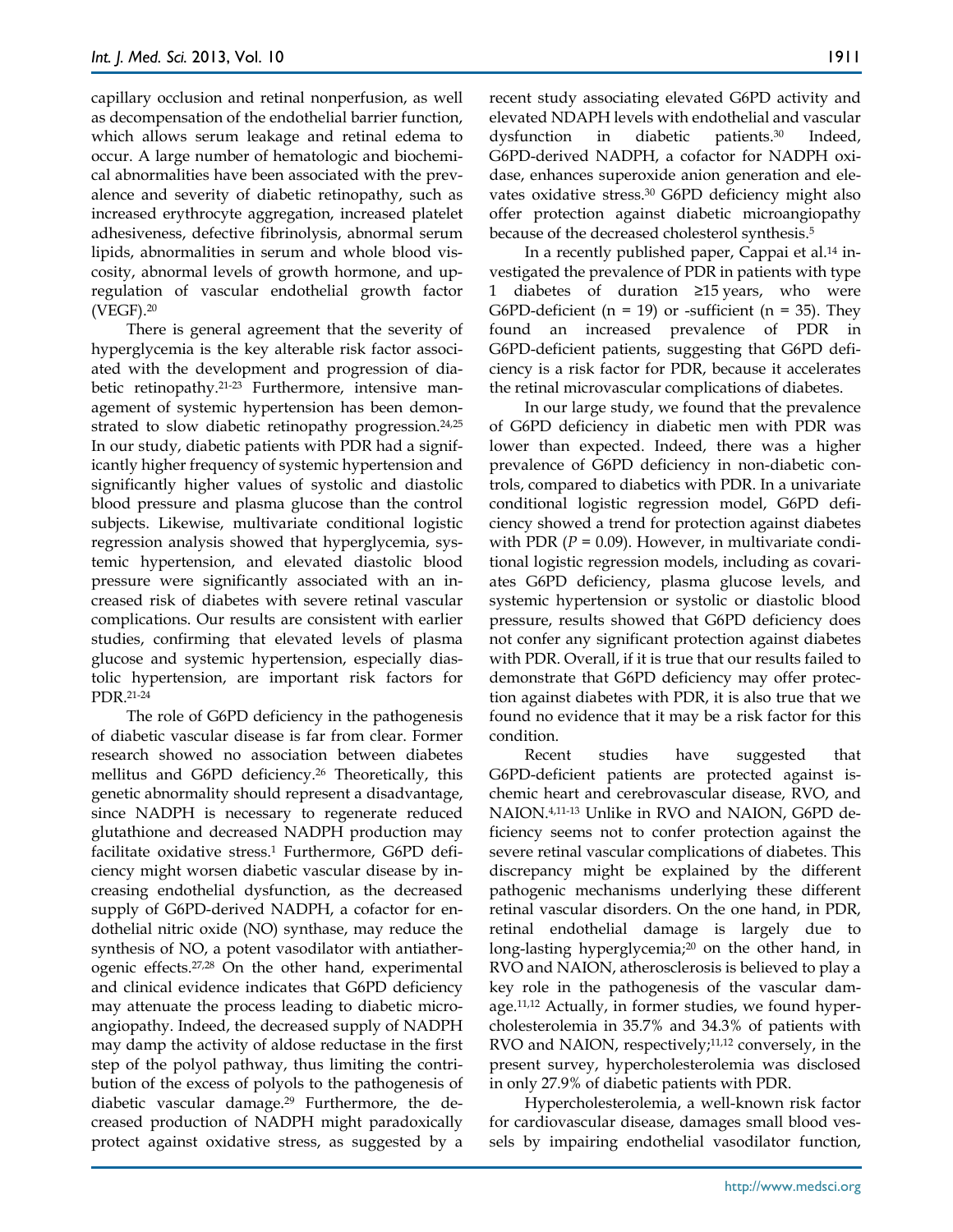probably by interfering with the synthesis of NO.28 A large body of experimental evidence linking G6PD activity, cholesterol synthesis, and cell growth has accumulated in recent years.5,31 Interestingly, Batetta et al.5 have shown that the Mediterranean variant of G6PD deficiency is characterized by peculiar alterations in plasma and intracellular cholesterol metabolism, such as reduced synthesis and esterification. In G6PD-deficient subjects, the reduced ability to esterify and accumulate cholesterol in the arteries may account for a lower risk of atherosclerotic disease and, therefore, RVO and NAION.11,12 Overall, it is likely that in diabetic G6PD-deficient men with PDR the retinal endothelial damage caused by long-standing hyperglycemia outweighs the protection offered by G6PD deficiency against retinal vascular disorders.

As in other studies analyzing the relationship between retinal vascular disorders and certain vascular risk factors, the control group was selected from patients undergoing cataract surgery.11,12,32-34 It is highly unlikely that this strategy may have introduced a selection bias, because the prevalence rate (8.5%) of G6PD deficiency in the control group was within the range observed in the Sardinian male population.3-6 This finding rules out the hypothesis that G6PD deficiency might result in increased susceptibility to cataract, in full agreement with former studies clearly showing that Sardinian G6PD-deficient patients do not have a higher risk of developing cataract.6,35

One could argue that we compared the prevalence of G6PD deficiency in diabetes (with the qualifier "and retinal vascular complications") versus non-diabetes, rather than G6PD deficiency prevalence in diabetic patients with PDR versus diabetic patients who have not developed PDR after the same duration of diabetes. However, the latter comparison would apply only if the prevalence of G6PD deficiency was not altered in diabetes, which still remains to be established. Keeping this fact into account, we strongly believe that the correct comparison is to be made between diabetic and non-diabetic subjects, and this is what we performed in our investigation.

Our study has several important limitations. First of all, it was restricted to a limited, genetically homogeneous group of male patients (i.e. those of Sardinian ancestry); as a result, our findings may not be applicable to diabetic patients of non-Sardinian ancestry. Furthermore, we analyzed a sample of subjects aged 50 years or older; however, the exclusion of individuals under the age of 50 may be considered of little importance for the purpose of our study, as G6PD deficiency does not influence the life expectancy of the affected subjects and its frequency does not increase with age.6 Moreover, in our statistical

models, type 1 and type 2 diabetes cases were pooled together, because the two subgroups showed almost identical G6PD deficiency prevalence rates. This approach may be questionable, because type 1 and type 2 diabetes are two different clinical entities with different pathogenesis, natural history, and PDR incidence. Another potential limitation is the fact that we did not assess the impact of tobacco smoking. Last, but not least, data about hypercholesterolemia in the control population were incomplete; as a result, it was not possible to include this risk factor in the logistic regression models.

In conclusion, we found that the prevalence of G6PD deficiency in Sardinian diabetic men with PDR was lower than in age-matched non-diabetic controls. G6PD deficiency showed a trend for protection against diabetes with PDR, but results were not statistically significant. Our data also support earlier reports associating hyperglycemia and systemic hypertension with the severe retinal complications of diabetes,21-25 but contrast with other studies suggesting that G6PD deficiency is a risk factor for PDR.14 Further experimental and clinical studies are necessary for a better understanding of the mechanism by which G6PD deficiency may affect diabetes and its retinal vascular complications.

### **Acknowledgements**

This study was in part supported by grant CRP-25871 funded by Regione Autonoma della Sardegna, Italy

## **Competing Interests**

The authors have declared that no competing interest exists.

#### **References**

- 1. Kletzien RF, Harris PK, Foellmi LA. Glucose-6-phosphate dehydrogenase: a "housekeeping" enzyme subject to tissue-specific regulation by hormones, nutrients, and oxidant stress. FASEB J. 1994; 8: 174-81.
- 2. Beutler E. G6PD deficiency. Blood. 1994; 84: 3613-36.
- 3. Maida A, Pettinato S, Bo G. Clinical manifestations of favism and G6PD deficiency: epidemiological survey in the province of Sassari (Sardinia, Italy). Haematologica. 1973; 58: 1265-82.
- 4. Cocco P, Todde P, Fornera S, Manca MB, Manca M, Sias AR. Mortality in a cohort of men expressing the Glucose-6-Phosphate Dehydrogenase deficiency. Blood. 1998; 91: 706-9.
- 5. Batetta B, Bonatesta RR, Sanna F, Putzolu M, Mulas MF, Collu M, Dessì S. Cell growth and cholesterol metabolism in human glucose-6-phosphate dehydrogenase deficient lymphomononuclear cells. Cell Prolif. 2002; 35: 143-54.
- 6. Pinna A, Pes A, Zinellu A, Carta A, Solinas G. Glucose-6-Phosphate Dehydrogenase (G6PD) deficiency and senile cataract in a Sardinian male population, Italy. Ophthalmic Epidemiol. 2009; 16: 395-9.
- 7. Expert Committee on the Diagnosis and Classification of Diabetes Mellitus. Report of the Expert Committee on the Diagnosis and Classification of Diabetes Mellitus. Diabetes Care. 2003; 26 (Suppl 1):S5-S20.
- 8. Carette C, Dubois-Laforgue D, Gautier JF, Timsit J. Diabetes mellitus and glucose-6-phosphate dehydrogenase deficiency: from one crisis to another. Diabetes Metab. 2011; 37: 79-82.
- Klein R, Klein BE, Moss SE, Davis MD, DeMets DL. The Wisconsin epidemiologic study of diabetic retinopathy. II. Prevalence and risk of diabetic retinopathy when age at diagnosis is less than 30 years. Arch Ophthalmol. 1984; 102: 520-6.
- 10. Klein R, Klein BE, Moss SE, Davis MD, DeMets DL. The Wisconsin epidemiologic study of diabetic retinopathy. III. Prevalence and risk of diabetic reti-